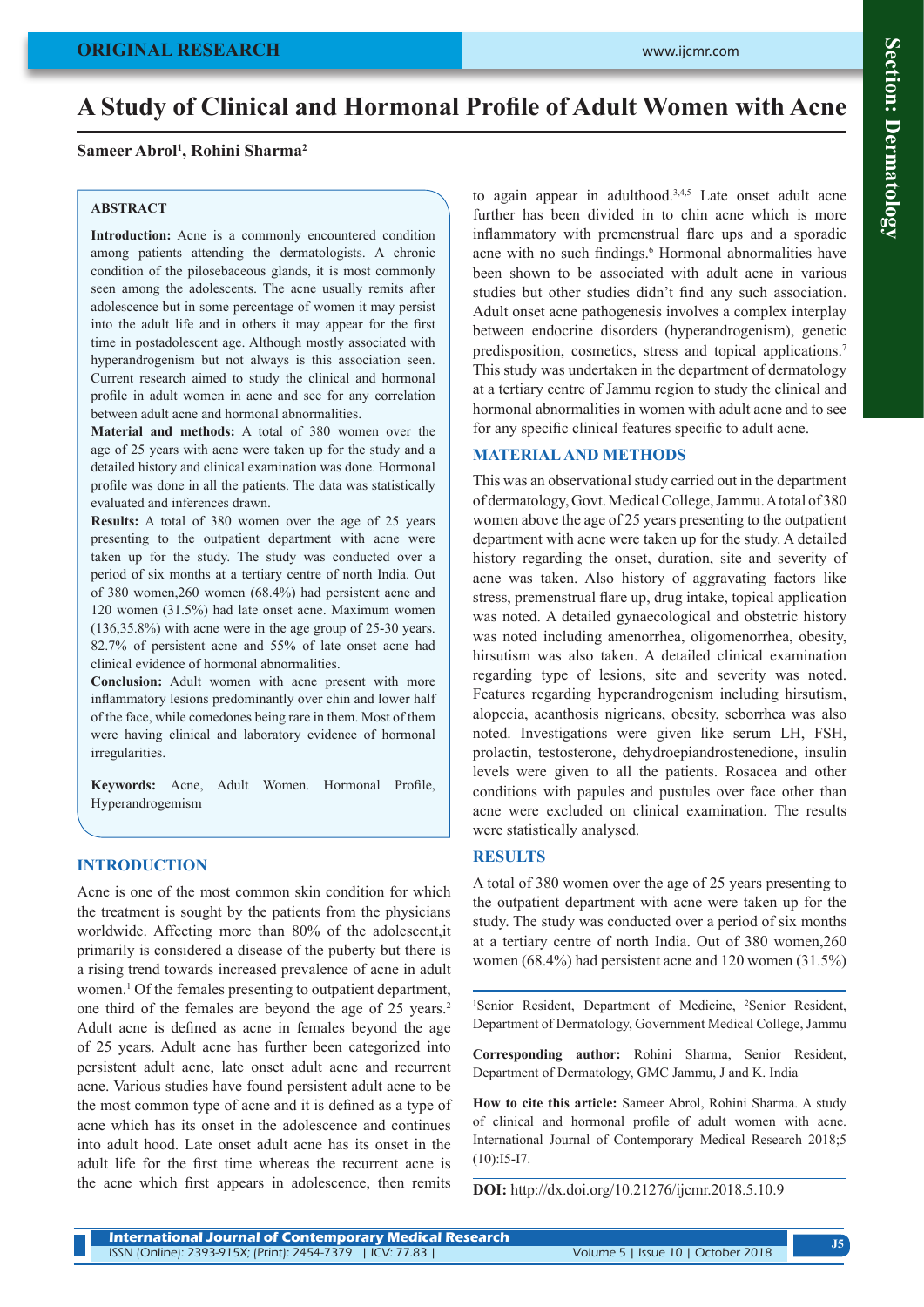| Age group     | <b>Persistent</b><br>acne | <b>Latest onset</b><br>acne | <b>Total acne</b> |
|---------------|---------------------------|-----------------------------|-------------------|
| $25-30$ years | 117                       | 57                          | 174               |
| 31-35 years   | 72                        | 29                          | 101               |
| $36-40$ years | 26                        | 17                          | 43                |
| $41-45$ years | 22                        | 9                           | 31                |
| Ears          | 15                        | 5                           | 20                |
| $>50$ years   | 8                         | 3                           | 11                |
| Total         | 260                       | 120                         | 380               |

**Table-1:** Age wise distribution of patients

| <b>Clinical features of</b><br>hyperandrogenism        | No. of patients with<br>persistent acne |  |
|--------------------------------------------------------|-----------------------------------------|--|
| Alopecia                                               | 124                                     |  |
| Hirsutism                                              | 170                                     |  |
| Oligomenorrhea                                         | 165                                     |  |
| Obesity                                                | 144                                     |  |
| Acanthosis nigricans                                   | 132                                     |  |
| Striae                                                 | 19                                      |  |
| Infertility                                            | 112                                     |  |
| Premenstrual flare                                     | 105                                     |  |
| <b>Table-2:</b> Clinical features of hyperandrogenism- |                                         |  |

had late onset acne. Maximum women (136,35.8%) with acne were in the age group of 25-30 years followed by (104,27.3%) of women in the age group of 31-35 years. Age wise distribution of patients is shown in table 1.

Out of 260 adult women with persistent acne,215 (82.7%) women had moderate to severe inflammatory acne with papules, pustules, nodules and cysts more along the chin, jaw line and the neck. All 215 women had one or more clinical evidences of hyperandrogenism in the form of hirsutism, obesity, acanthosis nigricans, alopecia, menstrual irregularities, infertility and premenstrual flare up. (table 2). On laboratory evaluation for hormonal abnormalities of these 215 women, 200 patients (90%) had laboratory abnormalities. 195 of 215 patients (90%) had PCOD findings with supportive USG findings seen in 185 patients also and 5 patients were with Cushing Syndrome.

The rest 45 (17.3%) patients had non inflammatory lesions in the form of comedones over cheeks with no clinical or laboratory evidence of hyperandrogenism or any hormonal abnormalities.

Out of 120 women with late onset acne, 74 (61.6%) had moderate inflammatory acne lesions along the jaw line, mandibles and chin. 46 patients had comedonal lesions over forehead, cheeks, chin or trunk. 66 (55%) patients had one or more features of hyperandrogenism and laboratory evidence of hyperandrogenism and these patients had more inflammatory lesions along the jaw line, chin, mandibles and neck. Use of cosmetics as the precipitating factor was seen in 14 patients. Use of steroids or OTC creams in 15 patients.

#### **DISCUSSION**

Since time immemorial acne has been linked to adolescence. A chronic inflammatory condition, it is mostly seen over face, chest, back. Over the last few years, there has been increasing prevalence of acne in adult women over the age

of 25 years as has been reported in various studies.<sup>8</sup> Studies around the world have shown the prevalence of acne in adult women to the tune of  $41\%$ .<sup>9</sup> In our study a total of 380 women with acne over the age of 25 years were taken up for the study and in our study the most common age group was between 25 to 40 years and there was a steady decline in acne after 40 years. Similar findings were reported by two other studies7,10 but on the contrary another study reported no substantial decrease post 40 years.<sup>11</sup>

As has been reported in the literature by various studies<sup>7,10,11,13</sup>, the persistent form of acne is more commonly encountered in adult women with acne as compared to late onset acne. Similar findings were found in our study where 68.4% of women had persistent acne and 31.5% had late onset acne. Regarding clinical presentation, 289 out of 380 (76%) women had mild to moderate inflammatory acne. Similar finding was reported by a study where 83% of the adult patients with acne had inflammatory lesions.13 One more study reported that women with adult acne have more inflammatory lesions as compared to adolescence.14

Regarding the causes of acne in adult age group, various factors have been implicated still the pathogenesis remains to be elucidated. Various studies have laid emphasis on hormonal abnormalities in adult women with acne and hormonal therapy for acne associated with hyperandrogenemia and resistant acne.15,16 But other studies didn't find any support for this.17 In our study, 82.7%of women with persistent acne had clinical evidence of hyperandrogenism like hirsutism, striae, menstrual irregularities, premenstrual flare and 77% showing laboratory evidence as well with PCOD being main finding. In late onset acne group, 55% had clinical and laboratory evidence of hormonal abnormalities. These findings were similar to another study which also showed increased prevalence of hormonal imbalances<sup>11,18</sup> whereas few other studies reported lower prevalence of hormonal irregularities in adult women with acne implicating role of other factors like stress, cosmetics, topical preparations.13,17 In our study women over the age of 25 years presenting with more inflammatory lesions and less comedones had increased prevalence of clinical and laboratory evidence of hormonal imbalances. Hormonal evaluation thus should be done in such presentations and hormonal therapy be offered to such women with definite laboratory findings or refractory acne.

# **CONCLUSION**

Adult women with acne are forming a sizeable proportion of OPD attending population. From our study we can conclude that women over 25 years of age with acne present with more inflammatory lesions localized mainly ovet the chin, mandibles, jaw line and neck and should be looked for clinical evidence of hormonal abnormalities and appropriate investigations need to be carried out.

#### **REFERENCES**

- 1. Cunliffe WJ, Gollnick HP. London: Martin Dunitz; 2001. Acne: Diagnosis and management; pp. 49–103
- 2. Zeichner JA. Evaluating and treating the adult female